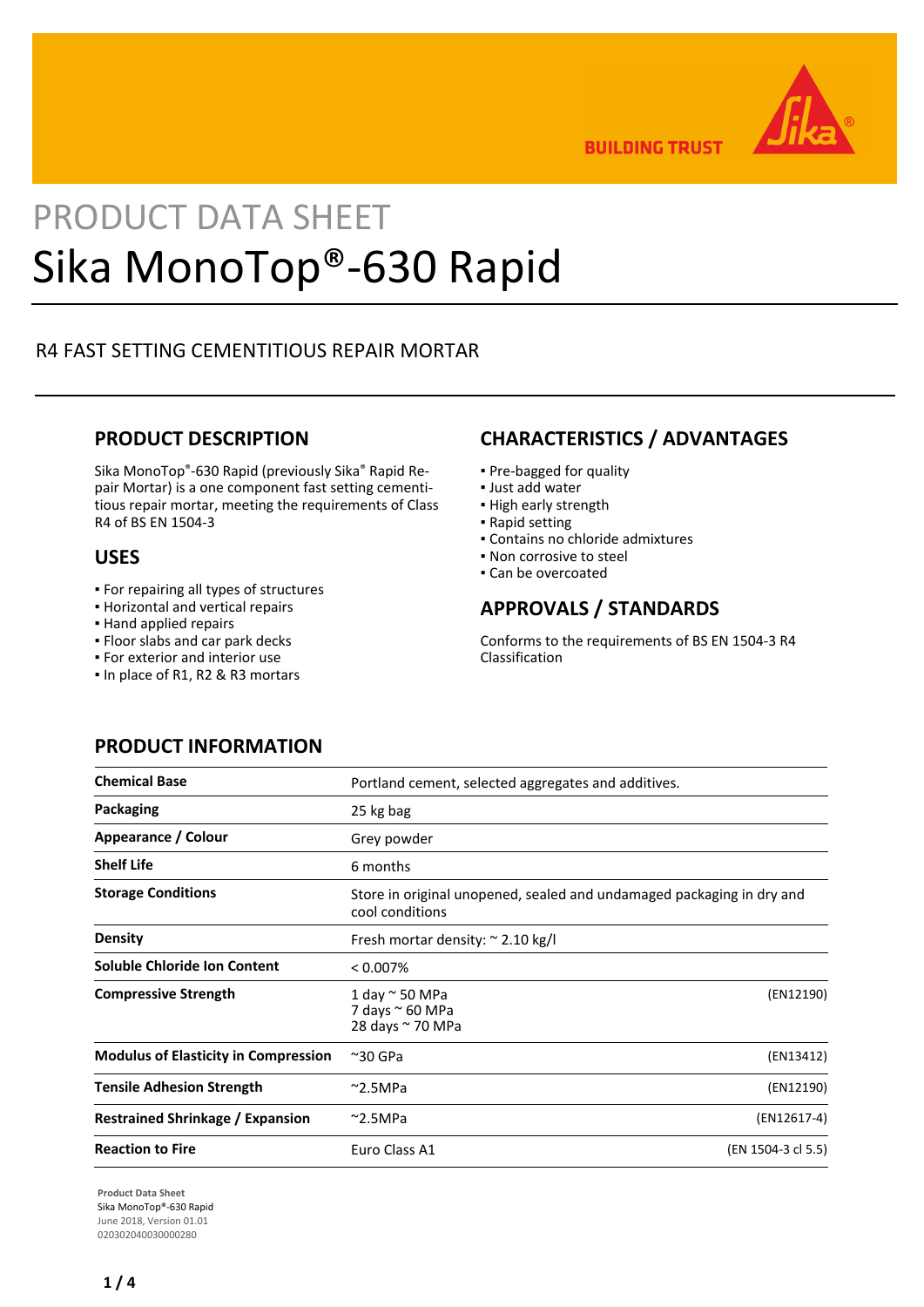| <b>System Structure</b>        |                                                                      | Sika MonoTop®-630 Rapid (previously Sika® Rapid Repair Mortar) is part of<br>the range of Sika mortars complying<br>with the relevant part of European Standard EN 1504 and comprising of: |  |  |
|--------------------------------|----------------------------------------------------------------------|--------------------------------------------------------------------------------------------------------------------------------------------------------------------------------------------|--|--|
|                                | <b>Bonding Primer / Reinforcement</b><br><b>Corrosion Protection</b> |                                                                                                                                                                                            |  |  |
|                                | Sika MonoTop®-610                                                    | Carbonation                                                                                                                                                                                |  |  |
|                                | SikaTop® Armatec® 110 EpoCem®                                        | Chlorides                                                                                                                                                                                  |  |  |
|                                | <b>Repair Mortars</b>                                                |                                                                                                                                                                                            |  |  |
|                                | All Sika <sup>®</sup> MonoTop <sup>®</sup> and SikaCem <sup>®</sup>  |                                                                                                                                                                                            |  |  |
|                                | <b>Gunite series</b>                                                 |                                                                                                                                                                                            |  |  |
|                                | Smoothing Coat / Pore Filler                                         |                                                                                                                                                                                            |  |  |
|                                | Sika MonoTop®-620                                                    | Normal use                                                                                                                                                                                 |  |  |
|                                | Sikagard®-720 EpoCem®                                                | Demanding requirements                                                                                                                                                                     |  |  |
|                                | <b>Corrosion Inhibitor</b>                                           |                                                                                                                                                                                            |  |  |
|                                | Sika® FerroGard®-903+                                                |                                                                                                                                                                                            |  |  |
|                                |                                                                      | <b>Anti-Carbonation Protective Coatings</b><br>All Sikagard® Anti- Carbonation protective coatings                                                                                         |  |  |
| <b>APPLICATION INFORMATION</b> |                                                                      |                                                                                                                                                                                            |  |  |

| <b>Mixing Ratio</b>            | $\approx$ 2.5 to 3.0 L of water for 25 kg powder                                                                             |  |
|--------------------------------|------------------------------------------------------------------------------------------------------------------------------|--|
| Consumption                    | This depends on the substrate roughness and thickness of layer applied. As<br>a guide, $\approx$ 2.10 kg/m <sup>2</sup> /mm. |  |
| <b>Layer Thickness</b>         | 8.0 mm min. / 30 mm max.                                                                                                     |  |
| <b>Ambient Air Temperature</b> | $+5^{\circ}$ C min. / $+25^{\circ}$ C max.                                                                                   |  |
| <b>Substrate Temperature</b>   | $+5^{\circ}$ C min. / $+25^{\circ}$ C max.                                                                                   |  |
| Pot Life                       | $\approx$ 15-20 minutes (at +20°C)                                                                                           |  |
|                                |                                                                                                                              |  |

# **APPLICATION INSTRUCTIONS**

## **SUBSTRATE QUALITY / PRE-TREATMENT**

## **Concrete:**

The concrete shall be thoroughly clean, free from dust, loose material, surface contamination and materials which reduce bond or prevent suction or wetting by repair materials. De-laminated, weak, damaged and deteriorated concrete and where necessary sound concrete shall be removed by suitable mechanical or very high pressure waterblasting techniques. Tying wire fragments, nails and other metal debris embedded in the concrete should be removed where possible.

The edges where concrete is removed should be cut at a minimum angle of 90° to avoid undercutting and a maximum angle of 135° to reduce the possibility of debonding with the top surface of the adjacent sound concrete and should be roughened sufficiently to provide a mechanical key between the original material and Sika® Repair material.

Ensure sufficient concrete is removed from around the full circumference of the reinforcement to allow application of the reinforcement corrosion protection coating (if required) and compaction of the repair material.

**Steel Reinforcement:**

**Product Data Sheet** Sika MonoTop®-630 Rapid June 2018, Version 01.01

Rust, scale, mortar, concrete, dust and other loose and deleterious material which reduces bond or contributes to corrosion shall be removed. Surfaces shall be prepared using abrasive blast cleaning or high pressure water-blasting techniques to a minimum standard of SA 2 (ISO 8501-1) If these types of techniques are not permissble contact Sika® Ltd for alternative options using hand preparation techniques and Galvanic Anodes.

Where exposed reinforcement is contaminated with chloride or other material which may cause corrosion, the reinforcement shall be cleaned by low pressure waterblasting before application of reinforcement corrosion protective coating.

Reference shall be made to EN1504-10 for specific requirements.

## **MIXING**

Sika MonoTop®-630 Rapid can be mixed with a low speed (< 500 rpm) hand drill mixer. In small quantities, Sika MonoTop®-630 Rapid can also be manually mixed. Pour the recommended water in a suitable mixing container. While stirring slowly, add the powder to the water and mix thoroughly at least for 3 minutes adding additional water during the mixing time if necessary to the maximum specified amount and adjust to the required consistency.

**BUILDING TRUST** 



020302040030000280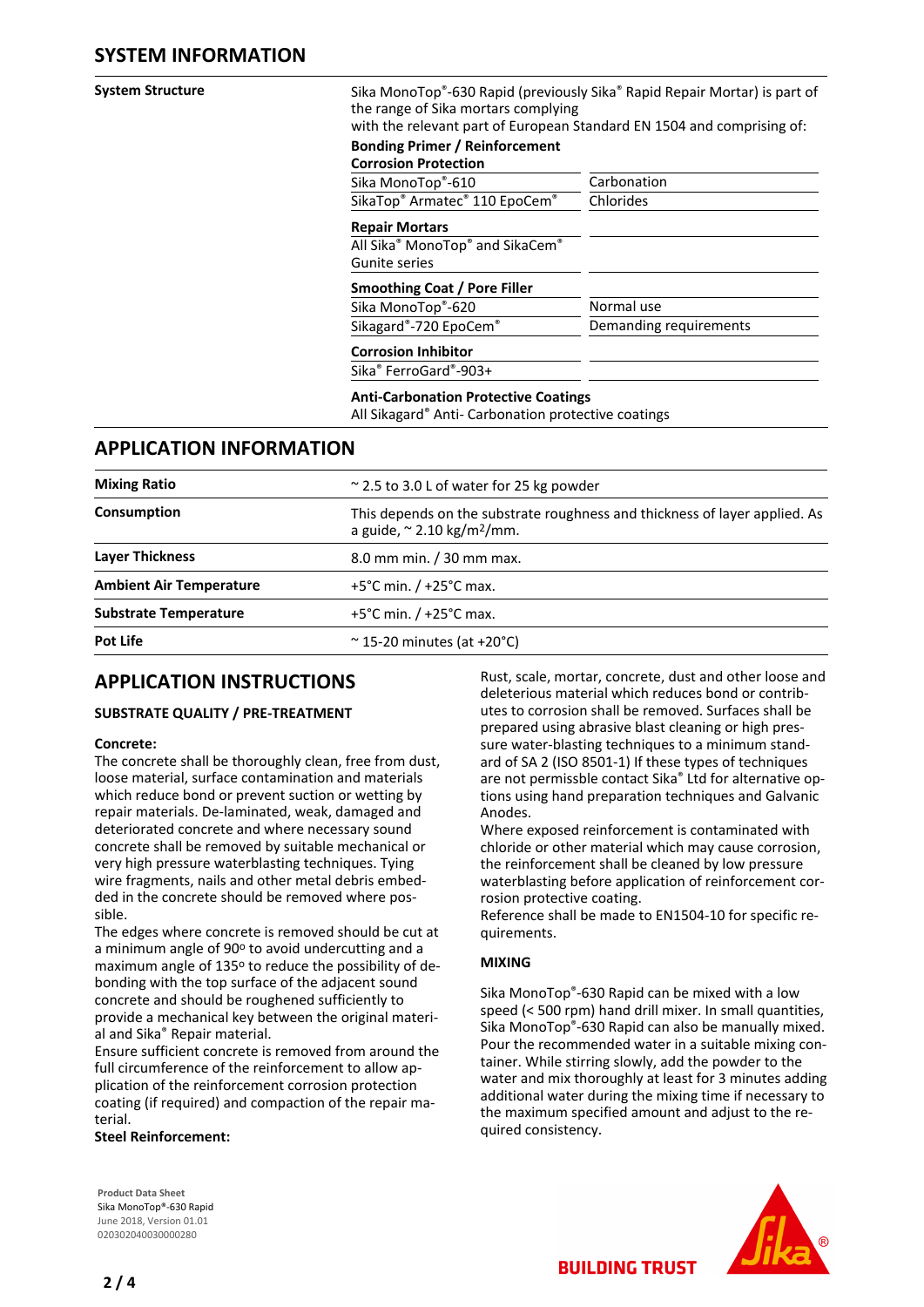## **APPLICATION**

#### **Reinforcement Corrosion Protection Coating:**

Where a reinforcement coating is required the application of a repair mortar shall be applied wet on dry onto the reinforcement corrosion protection. Refer to the System Information above for compatible Sika products and refer to the relevant Product Data Sheet for more detailed information about the reinforcement corrosion product.

#### **Bonding Primer:**

On a well prepared and roughened substrate a bonding primer is generally not required for this product. When a bonding primer is required, refer to the System Information above for compatible Sika products and refer to the relevant Product Data Sheet for instructions. A small amount of Sika MonoTop®-630 Rapid can also be mixed slightly wetter than normal and used as a scratch coat to fill any deep cavities or pits in the base of the substrate. Any bonding primer shall be applied on a pre-wet substrate and subsequent application of the scratch coat /repair mortar shall be applied wet on wet onto the bonding primer.

## **Repair Mortar Application:**

Sika MonoTop®-630 Rapid can be applied manually using traditional techniques. Thoroughly pre-wet the prepared substrate a recommended 2 hours before application. Keep the surface wet and do not allow to dry. Before application remove excess water e.g. with a clean sponge. The surface shall appear a dark matt appearance without glistening and surface pores and pits shall not contain water. When applying first make a scratch coat by firmly scraping the repair mortar over the base of the substrate surface to form a thin layer and fill any deep cavities. Ensure the whole surface to be repaired is covered by the scratch coat. For vertical applications, build up layers from bottom to top by pressing mortar well into the repair area. The surface can be finished according to the surface texture requirements using a float. Do not over-trowel as this may lead to surface cracking.

### **CURING TREATMENT**

Protect the fresh mortar immediately from premature drying for a minimum of 3 days using an appropriate curing method e.g. curing compound, moist geotextile membrane, polythene sheet etc. Curing compounds shall not be used when they adversely affect subsequently applied products and systems. Reference shall also be made to BS EN1504-10 for specific requirements.

#### **CLEANING OF TOOLS**

Clean all tools and application equipment with waterimmediately after use. Hardened material can only be mechanically removed.

## **LIMITATIONS**

- Refer to recommendations provided in BS EN 1504- 10.
- Avoid application in direct sun and/or strong wind and/or rain.
- Do not add water over recommended dosage.
- Large/deep repairs may be subject to shrinkage and cracking. This may be minimised by limiting repair volumes and reducing layer thicknesses.
- Apply only to sound, prepared substrates.
- Do not add additional water during the surface finish-▪ ing as this will cause discoloration and cracking.
- Protect freshly applied material from freezing.

## **VALUE BASE**

All technical data stated in this Product Data Sheet are based on laboratory tests. Actual measured data may vary due to circumstances beyond our control.

## **LOCAL RESTRICTIONS**

Please note that as a result of specific local regulations the performance of this product may vary from country to country. Please consult the local Product Data Sheet for the exact description of the application fields.

# **ECOLOGY, HEALTH AND SAFETY**

**BUILDING TRUST** 

For information and advice on the safe handling, storage and disposal of chemical products, users shall refer to the most recent Safety Data Sheet (SDS) containing physical, ecological, toxicological and other safety-related data.

**Product Data Sheet** Sika MonoTop®-630 Rapid June 2018, Version 01.01 020302040030000280